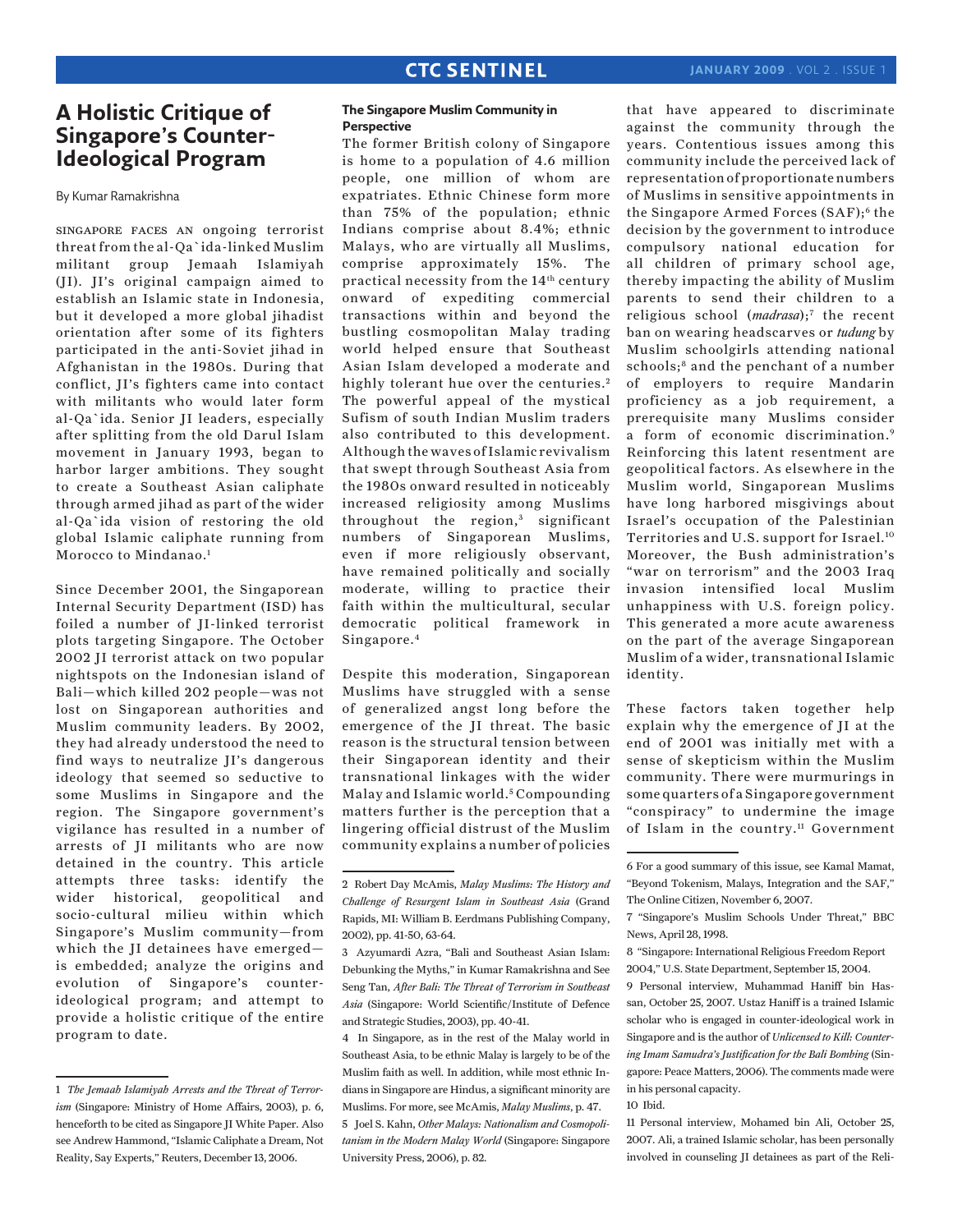## **CTC SENTINEL**

ministers had to meet Muslim community leaders behind closed doors to assure them that the Singapore JI "arrests were not targeted against the Singapore Muslim community or Islam."12 Notions of an official conspiracy were quickly dispelled, however, when two respected independent Muslim religious leaders, Ustaz Haji Ali Haji Mohamed, the chairman of the influential Khadijah Mosque, and Ustaz Haji Muhammad Hasbi Hassan, the president of Pergas, 13 were invited by the ISD to speak to the JI detainees face-to-face in 2002. After talking to the detainees, both *asatizah* (religious teachers) came away persuaded that not only was JI a real entity and not a government invention, but they became concerned about the dangerous ideology that had been sketched out for them firsthand by the detainees themselves.14

### **The Singapore Counter-Ideological Program: Origins and Evolution**

Ustaz Ali and Ustaz Hasbi gathered together other Muslim scholars to discuss ways to "correct" the thinking of the JI detainees through a counterideological approach. There was no blueprint at that point.15 By April 2003, the two *asatizah* had quietly formed the Religious Rehabilitation Group (RRG), an unpaid, all-volunteer grouping of Islamic scholars and teachers serving in their personal capacities. RRG counselors possessed formal Islamic educational credentials from both local *madrasas* as well as respected foreign institutions such as al-Azhar University in Cairo, the Islamic University of Medina and the International Islamic

gious Rehabilitation Group. The comments made were in his personal capacity.

12 Goh Chok Tong, "Beyond Madrid: Winning against Terrorism," speech at the U.S. Council on Foreign Relations, May 6, 2004. Goh is the former prime minister of Singapore.

13 Pergas is the Singapore Islamic Scholars and Religious Teachers Association, which is a well-respected Muslim body.

14 Personal interview, Mohamed bin Ali, October 25, 2007. Also see Religious Rehabilitation Group, "An Understanding of Islam," presentation at the Religious Harmony Gathering, organized by Geyland Serai Inter-Racial and Religious Confidence Circle (IRCC) and Masjid Khalid (Khalid Mosque), Singapore, September 17, 2006.

15 Personal interview, Mohamed bin Ali, October 25, 2007.

University in Malaysia.16 In addition, the RRG counselors, who were a mix of younger and older scholars and clerics, were put through a diploma course in counseling skills to supplement their religious knowledge.17 By January 2004, the RRG boasted 16 male and five female counselors.18 By April 2004, a full year after the formation of the RRG, and armed with a religious rehabilitation

**"One potentially important approach in this regard could be to deploy ex-JI detainees to support RRG efforts in convincing the more stubborn elements of the wider Muslim community that the JI threat is real and no government conspiracy is involved."**

or "Jihad Manual" to alert each RRG counselor to JI ideological distortions, the actual counseling sessions with the JI detainees began. Typically, one RRG counselor worked with an ISD case officer and a government psychologist on a particular detainee. The RRG counselor confined himself solely to religious matters, although he was kept informed by the case officer of other issues pertaining to the detainee's state of mind and relevant personal circumstances.19

Initially, the JI detainees viewed the RRG counselors with great suspicion. They abused the counselors, calling them *munafiq* (hypocrites) and "puppets of the government."<sup>20</sup> Over time, the RRG counselors developed a good understanding of their charges. Several detainees had been incensed by issues such as the government ban on wearing the *tudung* by Muslim schoolgirls in national schools and the compulsory national education policy.<sup>21</sup> Moreover, the detainees possessed a "feeling of hatred toward America" much more than the average Singaporean Muslim, and they had been upset with the Singapore government for allying too closely with the United States.<sup>22</sup> These issues, however, were not decisive but rather "cumulative" and "links in a chain" of factors leading to eventual radicalization. 23 What did seem common to most of them was a desire for "spiritual revival." Not particularly well-versed in the fundamentals of Islam, the majority were seeking to atone for past sins and wished to turn over a new leaf, which led them to seek out religious teachers to guide them on the right path. This is how they came into contact with the Singapore JI leaders who "presented an extremist interpretation of Islam imbibed from Afghanistan that included a strong, anti-American, jihadist streak."24

It became clear that a number of overly literal JI ideological themes needed "extricating" and "negating" from detainee minds, as phrased by the RRG. <sup>25</sup> These were the notions that Muslims must hate and disassociate themselves from non-Muslims and Westerners; that jihad only means perpetual warfare against infidels; that the *bay`a,* or oath, to the JI leadership was inviolable; that martyrdom through suicide operations was to be sought and celestial virgins awaited them in the afterlife; and that Muslims could practice an authentic faith only within an Islamic state.<sup>26</sup>

2007; Mohamed bin Ali, "Rehabilitation of Extremists: The Singapore Experience," undated.

<sup>16</sup> Ustaz Mohamed Feisal bin Mohamed Hassan, "The Roles of the Religious Rehabilitation Group (RRG) in Singapore," in Abdul Halim bin Kader, *Fighting Terrorism: The Singapore Perspective* (Singapore: Taman Bacaan, 2007), p. 152.

<sup>17</sup> Personal interview, Mohamed bin Ali, October 25, 2007.

<sup>18</sup> Hassan, "The Roles of the RRG," in Kader, *Fighting Terrorism*, p. 152.

<sup>19</sup> Ibid.; Personal interview, Mohamed bin Ali, October 25, 2007.

<sup>20</sup> Personal interview, Mohamed bin Ali, October 25,

<sup>21</sup> Personal interview, Muhammad Haniff bin Hassan, October 25, 2007; Personal interview, Mohamed bin Ali, October 25, 2007.

<sup>22</sup> Personal interview, Mohamed bin Ali, October 25, 2007.

<sup>23</sup> Personal interview, Muhammad Haniff bin Hassan, October 25, 2007.

<sup>24</sup> Kumar Ramakrishna, "Jemaah Islamiah: Aims, Motivations and Possible Counter-Strategies," Institute of Defence and Strategic Studies, October 2, 2002.

<sup>25</sup> Bin Ali, "Rehabilitation of Extremists."

<sup>26</sup> Ibid.; Hassan, "The Roles of the RRG," in Kader, *Fighting Terrorism*, p. 154.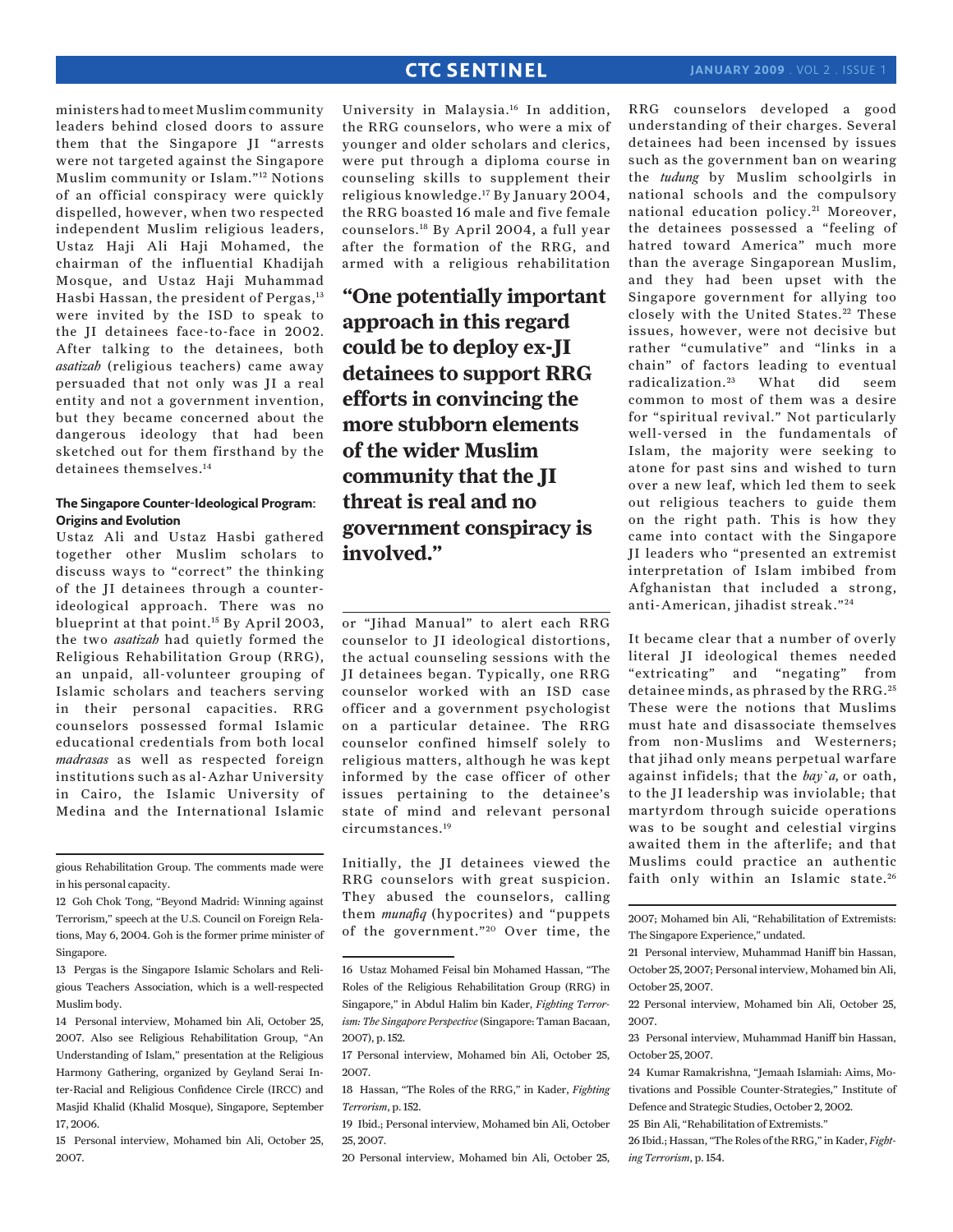Between April 2004 and September 2006, the RRG conducted more than 500 counseling sessions with the JI detainees.<sup>27</sup> Although the "hard core"<sup>28</sup> detainees—such as Singapore JI spiritual leader Ibrahim Maidin and others "deeply involved in the movement for more than a decade"—apparently remain unmoved by RRG counseling efforts, other detainees evinced discernible changes in beliefs and behavior between six months to a year after the RRG sessions began.<sup>29</sup> These were typically the less committed members who had decided to take the *bay`a*, or oath of allegiance, to the JI leaders primarily to satisfy their friends' requests. They eventually showed remorse for their involvement with JI, were "receptive" to RRG efforts to instill in them more balanced Islamic teachings and were appreciative of government efforts to rehabilitate rather than prosecute them outright. Some of these detainees were later released on restriction orders, 30 but were still required to attend mandatory counseling with the RRG to prevent ideological backsliding. 31 The Singapore government made the existence of the

By 2005, RRG counselors had begun talking to the families of the detainees as well. It was understood that the spouse of a detainee was likely either radicalized due to exposure to her husband's ideas, or confused and vulnerable to radicalization. The RRG dispatched female counselors to speak with detainee spouses who were willing to voluntarily subject themselves to counseling. 33 RRG family counseling efforts were greatly aided by the formation of the Interagency-After Care

RRG public in October 2005. 32

33 Personal interview, Mohamed bin Ali, October 25, 2007; Bin Ali, "Rehabilitation of Extremists." While detainees themselves were generally required by the authorities to submit themselves to counseling, it was not required of their spouses, although they could seek counseling if they wished.

**CTC SENTINEL** 

#### **A Holistic Critique**

How should counter-ideological work in Singapore in general and the efforts of the RRG in particular be evaluated? Those involved with the program argue strongly that the RRG is essential. They state that there is a pressing need for an organized counter-ideological capability to attack al-Qa`ida's dangerous ideology that seduced the JI detainees and now threatens to do the same to their families, along with the wider Singaporean Muslim community.<sup>39</sup> There is also some tentative empirical evidence of the effectiveness of the RRG approach. Some sources indicate that in the six years since 2002, 73 individuals have been detained for terrorism-related activity.40 As of September 2008, however, only 23 detainees remained incarcerated while 41 have been released, albeit on restriction orders.<sup>41</sup> Other observers point to the lack of "JI activity" in Singapore since the major ISD swoops in 2001 and 2002.42 Terrorism expert Rohan Gunaratna has declared that Singapore's detainee rehabilitation program is "working" and that the rate of recidivism has been exceptionally low.43 Nevertheless, some caution is warranted. To date, the RRG and its government partners have yet to come up with a set of objective, standardized metrics to determine with scientific rigor the extent to which an individual detainee has been genuinely rehabilitated. The process is still largely subjective, depending on a joint risk assessment by the RRG counselor, ISD case officer and the psychologist in attendance.44

There is also the complex issue of assessing the extent to which the RRG's counter-ideology work is effective in "immunizing" detainee families and the wider Singaporean Muslim community against the virulent ideological narratives of al-Qa`ida and JI. The government has tried to foster closer ties between Muslims and non-Muslims so as to ensure that a sufficiently robust social resilience exists to weather the fallout of an actual terrorist strike. It has done so through such instruments as the Community Engagement Program (CEP)45 and Inter-Racial Confidence Circles and Harmony Circles in neighborhoods, the workplace and schools.46 Despite these commendable

46 Muhammad Haniff bin Hassan and Kenneth George

<sup>27</sup> Religious Rehabilitation Group, "An Understanding of Islam."

<sup>28</sup> Ibid.

<sup>29</sup> Personal interview, Mohamed bin Ali, October 25, 2007.

<sup>30</sup> These refer to legal instruments that place restrictions on the general movements of released detainees.

<sup>31</sup> Personal interview, Mohamed bin Ali, October 25, 2007.

<sup>32</sup> Hassan, "The Roles of the RRG," in Kader, *Fighting Terrorism*, p. 153.

Group (ACG), which focused "on the welfare of the families of detainees." <sup>34</sup> The ACG gradually overcame the understandable initial suspicions of detainee spouses in practical ways; for example, they provided financial assistance, as the "detainees were all sole breadwinners and the families" needed "financial support to stay on their feet."<sup>35</sup> The ACG helped the wives find work as "clerks, cleaners and other blue-collar jobs," and even taught them to read "utility bills or pay property taxes." 36 Importantly, the ACG ensured that the education of the detainees' children continued uninterrupted through various means such as enrolling them in tuition programs, securing school fee waivers and providing pocket money. The RRG also expanded its efforts to mitigate religious extremism in the wider Muslim community through public talks, forums, publications and establishing a website. The RRG website serves as a useful tool for public education as it provides readers access to a wide range of publications, news articles and media interviews that focus on effective responses to extremism. <sup>37</sup> The ultimate aim of the RRG website is to help "immunize" the minds of Singaporean Muslims against JI or similarly violent radical Islamist ideologies. <sup>38</sup>

<sup>34</sup> Jeremy Au Yong, "The Straits Times – Care Group for Families of JI Detainees Lauded," *Straits Times*, November 14, 2007.

<sup>35</sup> M. Nirmala, "JI Detainees: Taking Care of Family Matters," in Kader, *Fighting Terrorism*, pp. 161-65. 36 Ibid.

<sup>37</sup> Hassan, "The Roles of the RRG," in Kader, *Fighting Terrorism*, p. 156. Also see the RRG website at www.rrg. sg.

<sup>38</sup> Personal interview, Mohamed bin Ali, October 25, 2007.

<sup>40</sup> Naureen Chowdhury Fink and Ellie B. Hearne, "Beyond Terrorism: Deradicalization and Disengagement from Violent Extremism," International Peace Institute, October 2008, p. 9.

<sup>41</sup> Zakir Husain, "5 JI Terror Members Released," *Straits Times*, September 15, 2008.

<sup>42</sup> Personal interview, Muhammad Haniff bin Hassan, November 27, 2008.

<sup>43</sup> Husain, "5 JI Terror Members Released."

<sup>44</sup> Personal interview, Muhammad Haniff bin Hassan, November 27, 2008.

<sup>45</sup> For details on the post-terrorist incident rationale of the CEP, see www.singaporeunited.sg/cep/index.php/ web/about\_cep/what\_is\_cep.